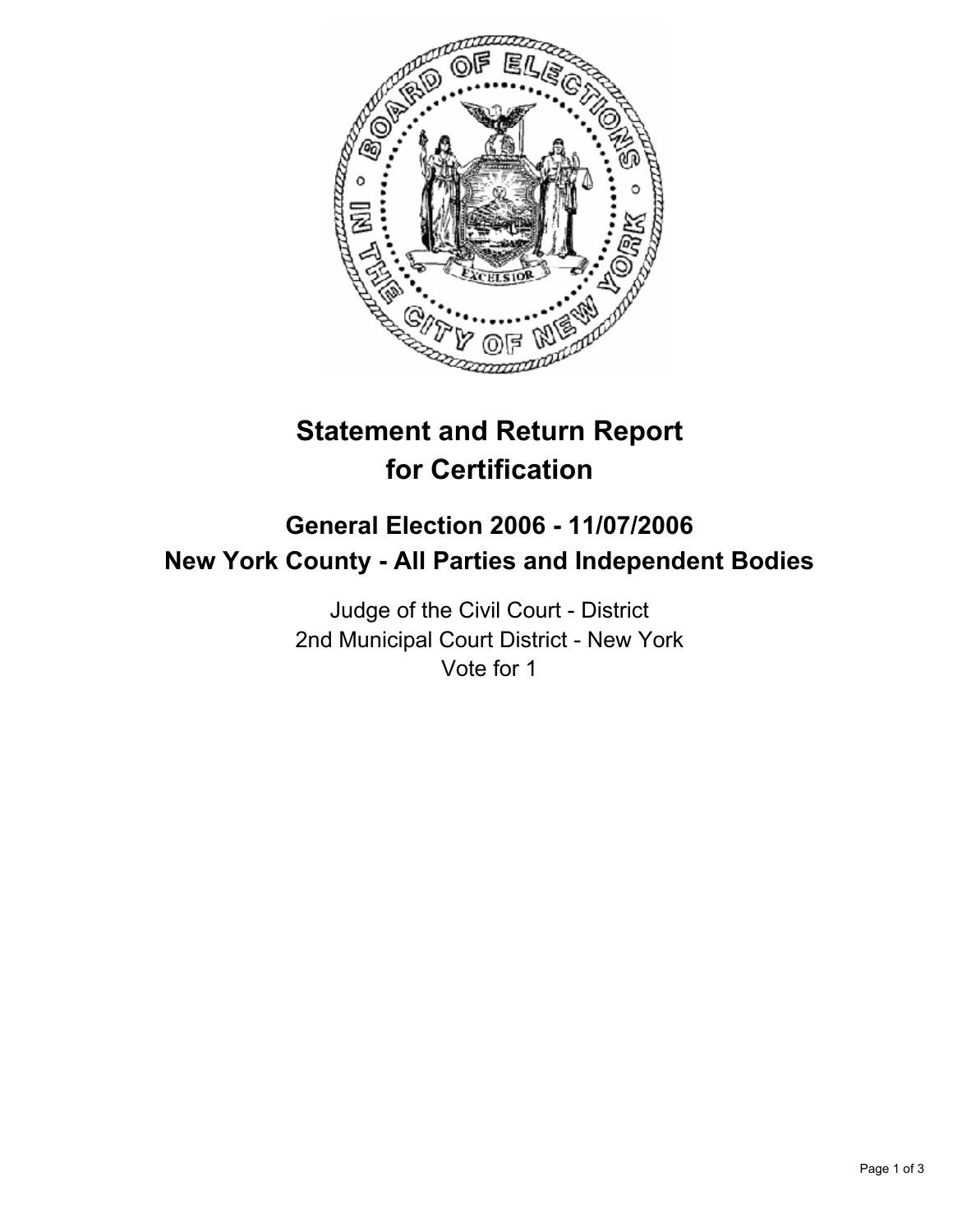

#### **Assembly District 64**

| <b>PUBLIC COUNTER</b>        | 14,319 |
|------------------------------|--------|
| <b>EMERGENCY</b>             | 9      |
| ABSENTEE/MILITARY            | 224    |
| <b>AFFIDAVIT</b>             | 414    |
| <b>Total Ballots</b>         | 15,085 |
| MARGARET A CHAN (DEMOCRATIC) | 10,757 |
| BORAT (WRITE-IN)             |        |
| LESLIE C. SNYDER (WRITE-IN)  |        |
| SARA LESCZYNSKI (WRITE-IN)   |        |
| SUSAN MILLER (WRITE-IN)      |        |
| <b>Total Votes</b>           | 10,761 |
| Unrecorded                   | 4,324  |

**Assembly District 66**

| PUBLIC COUNTER               | 10,914 |
|------------------------------|--------|
| <b>EMERGENCY</b>             | 21     |
| ABSENTEE/MILITARY            | 322    |
| AFFIDAVIT                    | 444    |
| <b>Total Ballots</b>         | 11,983 |
| MARGARET A CHAN (DEMOCRATIC) | 9,214  |
| JUDGE RAY BEAN (WRITE-IN)    |        |
| <b>Total Votes</b>           | 9,215  |
| Unrecorded                   | 2,768  |

#### **Assembly District 74**

| <b>PUBLIC COUNTER</b>        | 8,960 |
|------------------------------|-------|
| <b>EMERGENCY</b>             | 49    |
| ABSENTEE/MILITARY            | 125   |
| AFFIDAVIT                    | 326   |
| <b>Total Ballots</b>         | 9,538 |
| MARGARET A CHAN (DEMOCRATIC) | 6,671 |
| DAVID WIZDA (WRITE-IN)       |       |
| KATHY KRAUSE (WRITE-IN)      |       |
| MATT WOODS (WRITE-IN)        |       |
| <b>Total Votes</b>           | 6,674 |
| Unrecorded                   | 2.864 |